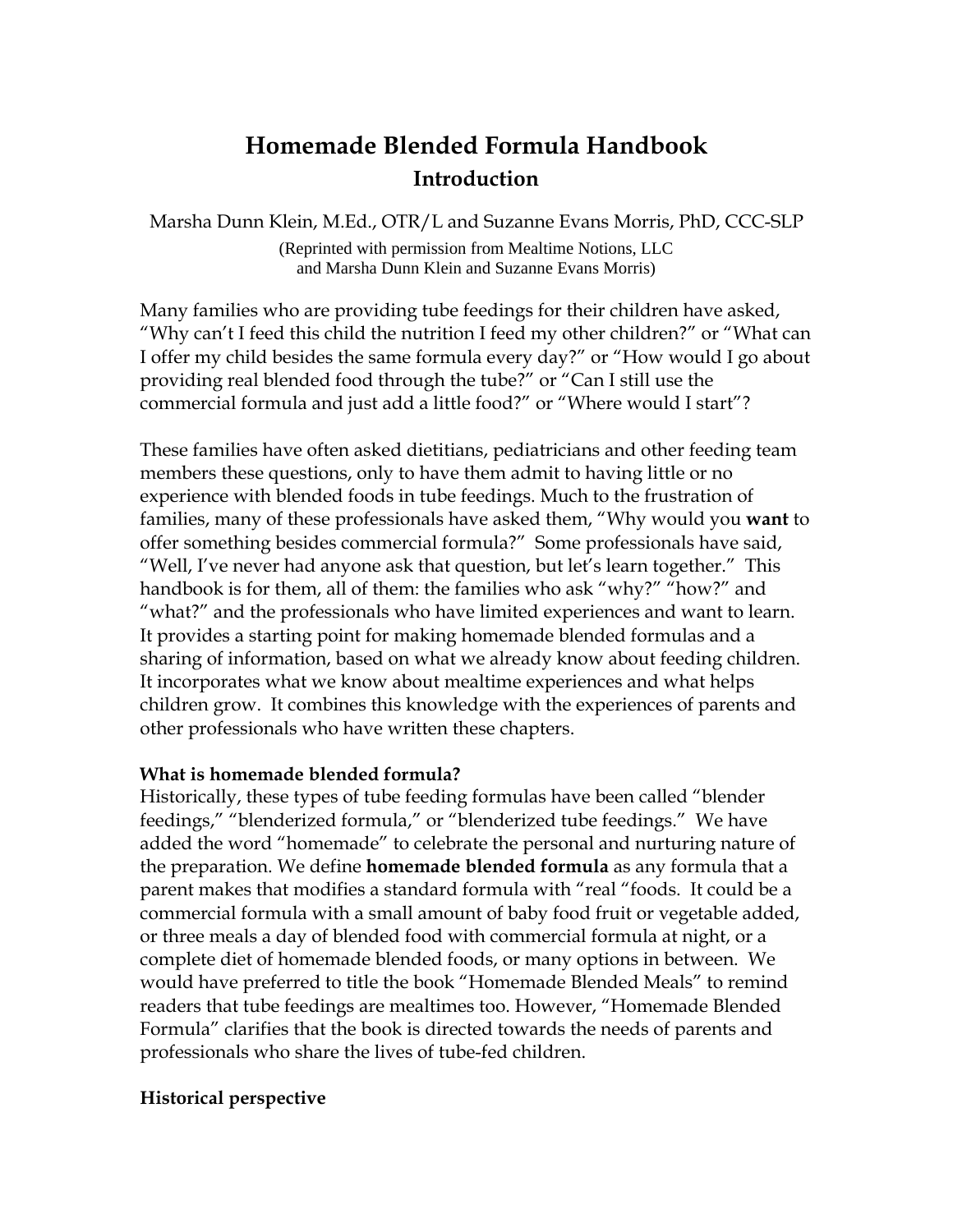Tube feedings have been around in some form for a long time. The use of gastrostomy tubes, knowledge of the digestive system and nutrition, and the technology of tube feedings has developed over centuries. In the 60s and early 70s, when many of us began supporting families of tube-fed children, there were far fewer tubes, so our experience with tube feedings was limited. Only the sickest children received supplemental feedings. Tubes were predominantly limited to larger catheter tubes. Infants received tube feedings with their infant formulas. However, as they grew, their parents added baby foods to the formula or pureed family foods and did the best they could to get the food through the tube. Our collective experience was predominantly "blenderized feedings."

By the mid 1970s, formula companies developed specialized tube formulas based on detailed nutritional research, which provided a better understanding of micronutrients and total nutritional daily requirements. Families moved from blending table foods to the use of commercial formulas. These formulas became an easier option for families. Dietitians and physicians supported the use of these formulas because they offered nutrition based on the newest research. They knew just how many calories, macronutrients and micronutrients the child was receiving. It was easily quantifiable, very portable, pasteurized and balanced. Families were sent home with cases of formula, a specific time schedule, and a prescribed number of ounces per feeding. Tube feedings often became just one more procedure required of parents when their medically fragile children returned home from the hospital. The tube feeding process and its vocabulary of doses and ounces and mls or ccs inadvertently emphasized the medical nature of nutrition and increased the separation from the family meal and the feeding relationship that parents dreamt of for their children.

Today, technology has greatly changed and made tube feedings much easier for children and their families. They're more portable, more efficient and less restrictive. We also have become a more health-conscious and better-informed society. We're learning daily from research literature and the popular press about foods we should add or remove from our diets. We're increasing our understanding of the importance of diversified diets as the best way to provide the micronutrients needed for optimum health. Parents are rightfully asking if one formula, one diet or one recipe can provide all the nutritional variation needed to maximize nutrition, health and growth for their tube-fed children.

In addition many parents are asking about homemade blended formulas as a way to empower themselves in making personal choices about foods. Many parents report that preparing homemade blended formulas gives them more control in their children's growth and feeding, and allows them to nurture their tube-fed children with food as they would orally fed children.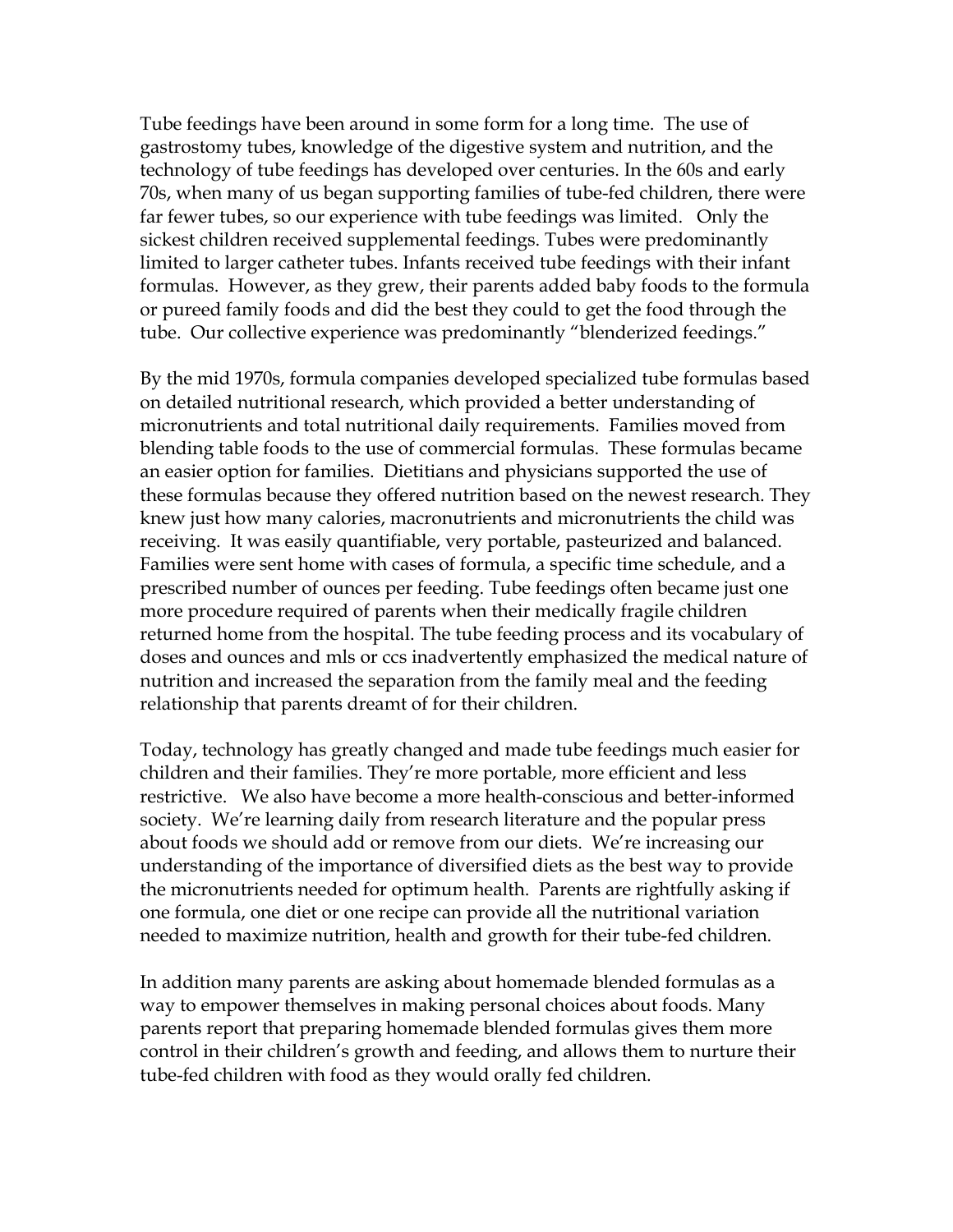In this handbook, we consider how to integrate the best of past technologies and concepts with the present, to create a new present and future for tube-fed children and their families. We'd like to help families and professionals think about the meaning of tube feedings and find ways to integrate them into the family mealtime.

### **Research**

Very few published articles describe the "hows" and "whys" of homemade blended formulas. By contrast, a great deal has been researched about healthy nutrition for orally fed children.

We have a large amount of information about what to feed children, how much to feed them at different ages, what nutrients are needed for optimal growth and how to interact with children at mealtimes. There's limited research into how to translate this information for tube-fed children and their nutrition, and it's dominated by information about commercial formulas and their benefits.

Commercial formula need not be the only option. Many parents are feeding their children homemade blended formula and have had very positive experiences. Instead of being written up in scientific journals, these positive experiences have been shared anecdotally through professional discussions and from parent to parent by phone, Internet mailing lists and online chat rooms. We need to encourage and support research about homemade blended formulas. Historically, good research is designed from a broad collection of personal and clinical experiences, which enables researchers to ask meaningful questions.

We've seen the changes that homemade blended formulas have made for many children and their families. In this handbook, we've included input from families in the United States, Canada, England and Australia, obtained from professional clinical experiences, informal parent questionnaires and feeding support groups on the Internet. It's hoped that the experiences and questions raised in this handbook will inspire researchers to ask those meaningful questions.

## **Team Approach**

It's our belief and experience that supporting families in the decision-making process necessary for making homemade blended formulas requires a team approach. The parent is the leader of the team. We trust the instincts and knowledge of parents as they make everyday decisions about feeding their orally fed children. And we need to trust parents of tube-fed children to make nutritional decisions for their children.

The special considerations of tube feeding technology and special diets, and the translation of oral feeding knowledge to tube feeding, often requires additional